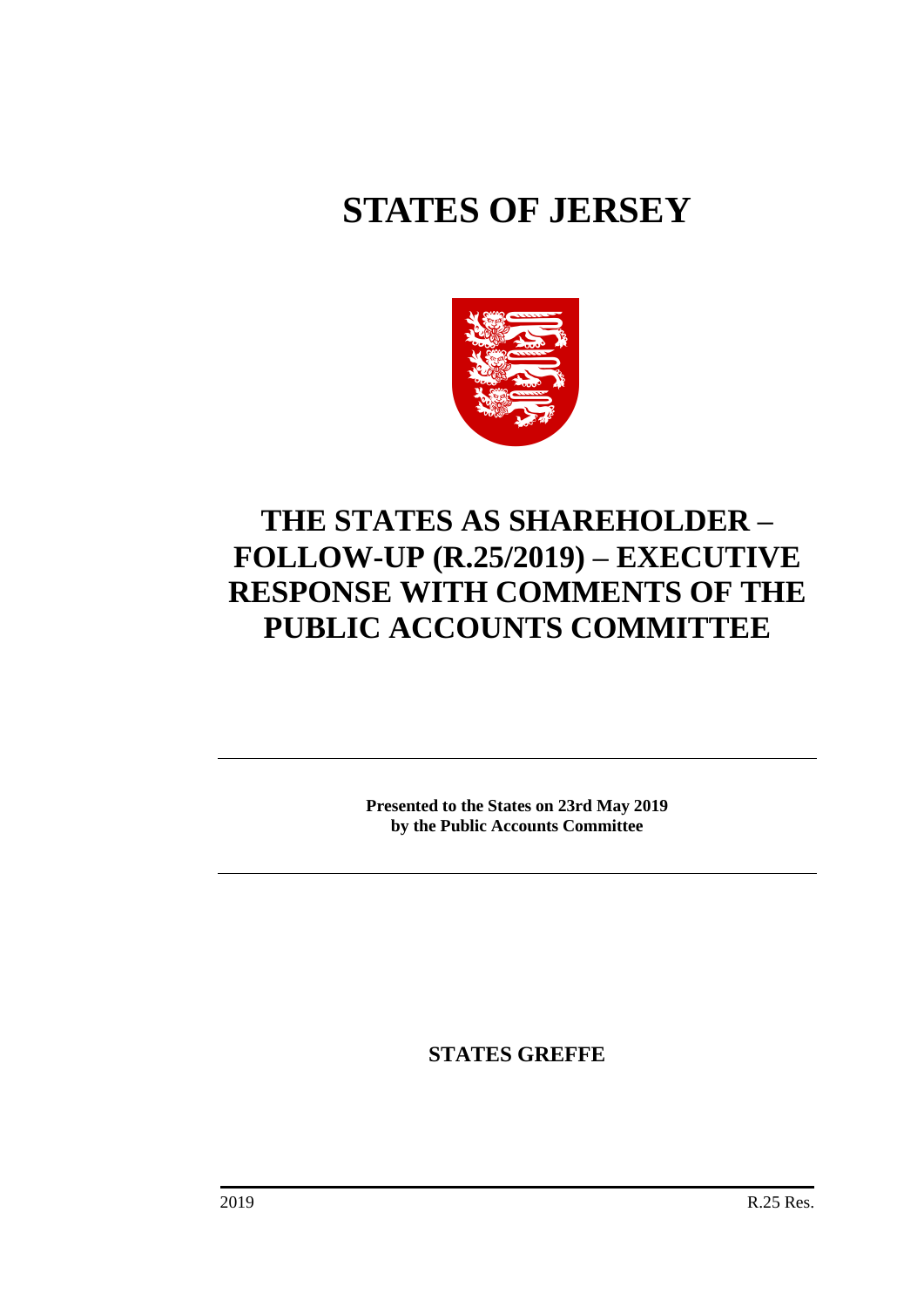#### **FOREWORD**

In accordance with paragraphs 64–66 of P.56/2018, the [Code of Practice](https://statesassembly.gov.je/assemblypropositions/2018/p.56-2018.pdf) for Engagement between 'Scrutiny Panels and the Public Accounts Committee' and 'the Executive' (as derived from the [Proceedings Code of Practice\)](https://statesassembly.gov.je/committees/publishingimages/pages/scrutinypanelscommittees/scrutiny%20-pac%20proceedings%20code%20of%20practice%20final.pdf), the Public Accounts Committee presents the Executive Response to the Comptroller and Auditor General's ("C&AG") Report on 'The States as Shareholder – Follow-up'  $(R.25/2019$ , presented to the States on 14th March 2019).

#### **Comments of the Public Accounts Committee**

- 1. In her report and follow-up report on the States as Shareholder, the C&AG recommended that the Executive access sector expertise to address the disparity in its own expertise and that of the companies controlled by it. Such sector expertise, if independent from that of the companies controlled by the Executive, would assist in the expert appraisal by the Executive of the advice of consultants to which it refers in its response. The Committee is concerned to note the Treasury and Exchequer's apparent tardiness in appointing independent expertise to advise on the operations of the various companies.
- 2. The Committee is also concerned to learn that the rationale for ownership of several companies is still not clear. The Executive has not specified when it will articulate whether (and why) it should continue to hold its investments in all 7 companies controlled by it. The Public Accounts Committee makes no judgment as to whether the States controlling these companies is right or wrong, simply that the reasons for retaining or disposing of the companies should be laid out clearly.
- 3. The Committee was also disappointed to note the slow progress in updating the Memoranda of Understanding ("MoUs") between the States and the companies. It considers this to be crucial, especially as the risks of all the wholly-owned States subsidiaries are carried by the States and, therefore, ultimately by the taxpayer. The timetable offered by the Executive for revising its MoUs with such companies before the end of the year will require clarity on the position, as well as the identification of the Government's risk appetite.
- 4. The Committee is concerned that the Executive does not contemplate completing a review of the effectiveness of new arrangements for oversight of controlled companies until the end of 2020. In view of the risks and waste of public funds that can arise from the failure of the Executive to oversee its investments effectively, the PAC wishes to see the Executive accessing expertise and implementing improved oversight of controlled companies as soon as possible.
- 5. The PAC will be holding hearings with relevant senior officers in due course.

**Senator S.C. Ferguson** Chairman, Public Accounts Committee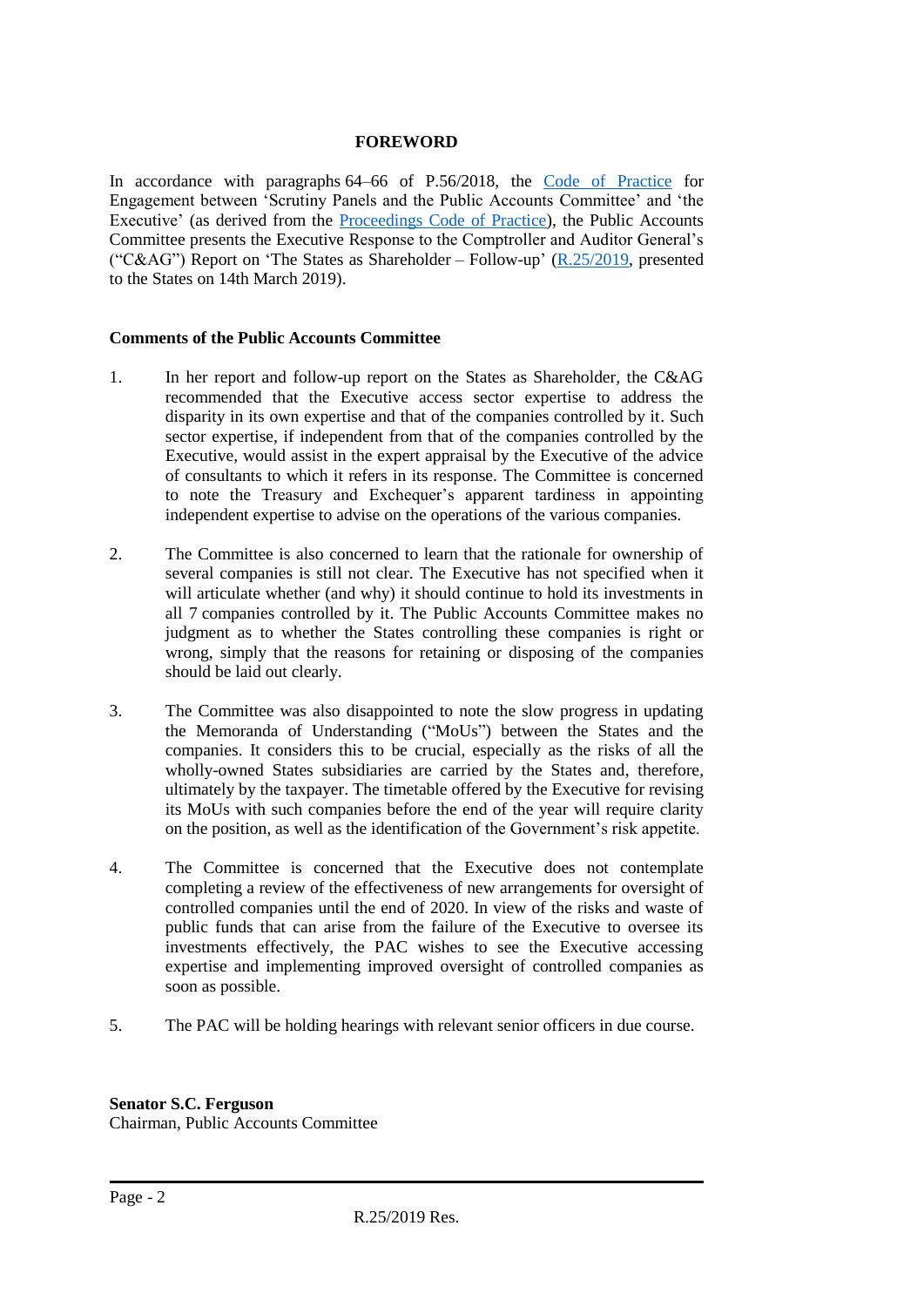#### **REPORT TO THE PUBLIC ACCOUNTS COMMITTEE**

| <b>Comptroller and Auditor General</b><br>$\mid$ ("C&AG") Report title: | The States as Shareholder – Follow-up |
|-------------------------------------------------------------------------|---------------------------------------|
| <b>Report number:</b>                                                   | R.25/2019                             |

#### **Response of the Director General of the Treasury and Exchequer**

#### **1. INTRODUCTION**

On 24th July 2014 the C&AG published a report entitled "The States as Shareholder: Jersey Telecom" [\(R.109/2014\)](https://statesassembly.gov.je/assemblyreports/2014/r.109-2014.pdf). The review reported on the adequacy of the Government's governance arrangements to discharge its responsibilities as shareholder, and made recommendations for improvement.

The C&AG has now followed up the 2014 review to evaluate the progress made in implementing the original recommendations, and the effectiveness of the design and operation of the current governance arrangements for the Government as shareholder. The follow-up review focussed on the Government's role as the sole shareholder in Jersey Telecom ("JT") and was extended to include Ports of Jersey Limited ("PoJ").

This document provides the Director General ("DG") of the Treasury and Exchequer's ("T&E") response to the review's recommendations. At the same time as the followup review, T&E were already engaged with consultants to consider changes to the Memorandum of Understanding ("MoU"), and other policy work had already been completed for the telecoms sector by the Digital Policy Unit. This consultancy work and policy development is recognised in the C&AG's review. The output of the consultancy review has demonstrated a clear need for a 'One Government' approach to completion of the C&AG's recommendations; particularly in relation to the development of sectoral policy, ownership objectives and Key Performance Indicators for Government-owned entities. This requirement is clearly acknowledged in the C&AG's review.

In preparation of this response the DG has consulted with the other Departments responsible for the delivery of sectoral policy and the monitoring of JT and PoJ. Implementing the Target Operating Model ("TOM") is a priority for Government in 2019, this will develop a new way of working across Departments to deliver the partnership model which aims to ensure that the relationships with Arm's Length Organisations ("ALO") maximise long-term economic contribution, rather than a narrower view of short-term financial return.

T&E will be working closely with the Group Director of Economy and Partnerships, as well as the Group Director for Financial Services and the Digital Economy, engendering a corporate approach to integrated policy development, rather than each Department restricting themselves to their core functions.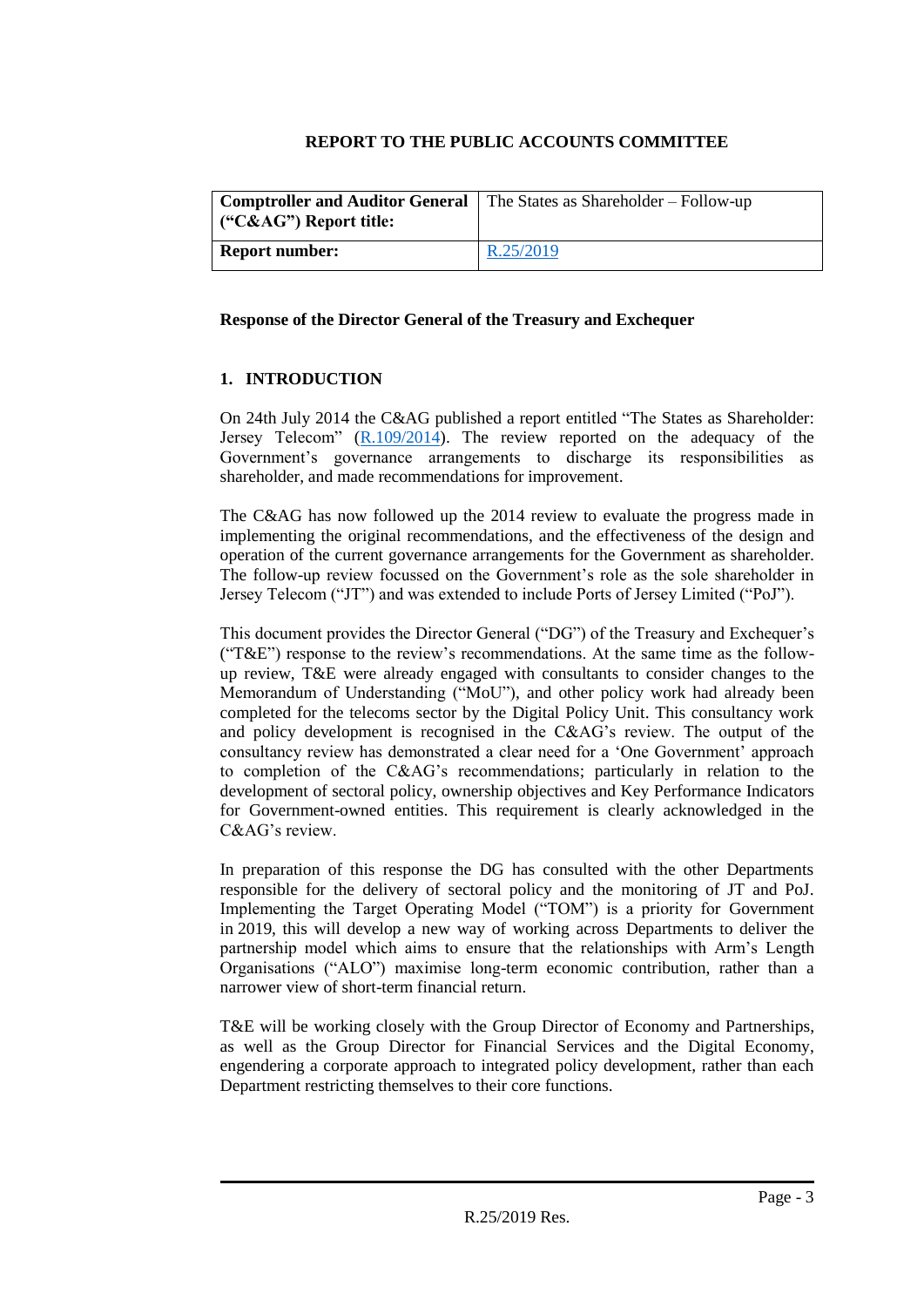The C&AG makes comments as to the relative slow speed of implementation since her 2014 report, reflecting in part that T&E cannot move forward with its objectives without progression of policy in respect of each of the economic sectors in which the ALO operate.

The speed of direction is genuinely regretted; however, the T&E takes recommendations and reports of the C&AG seriously, and welcomes the considerable value and contribution in the reviews and reports of the C&AG.

The speed of interaction principally reflects 2 factors –

- As recognised by the C&AG, additional resources have been deployed into the shareholder unit; however, these additional resources have faced a number of competing priorities. The new TOM developed for T&E recognises that further dedicated resources are required that will be focussed on shareholder matters, creating the opportunity to move forward with responding to the recommendations more quickly.
- A sequential approach was adopted, which seemed at the time to be the most effective way of proceeding. Once assessing the bid made to purchase a minority holding in JT had been completed, the approach adopted was firstly to agree and put in place resources to enable the development of a Telecoms Sector Strategy for the Island. The intent was that once this work had been completed and an associated action plan developed, then work could proceed to review the objectives of ownership and, following this, a review of the MoU, including both policy and financial KPIs. As highlighted in the C&AG report, work has now been commissioned to take forward the ownership objectives and review of the MoUs.

Whilst this sequential approach is reasonable and appeared logical, in hindsight the time this has taken from initiation to completion suggests that it would have made more sense to have reviewed the MoU in relation to financial and corporate governance matters whilst the Telecoms Sector Strategy was developed.

#### **2. SUMMARY OF THE MAIN FINDINGS**

The C&AG concluded that of the 11 recommendations made in her 2014 review: 2 have been implemented, 4 have been partially implemented, and 5 have not been implemented (although one of these is dependent on another). Below is a summary of the findings from the follow-up review, and concluding comments are at the end of each section of those findings.

#### **Implemented**

- The C&AG notes that full financial statements for JT (and all Government-owned entities) are laid before the States Assembly and made publicly available.
- The C&AG acknowledges recent correspondence between the shareholder and the wholly-owned companies reminding them of the requirement to seek Ministerial approval for remuneration of directors and the extension of that requirement to subsidiary companies.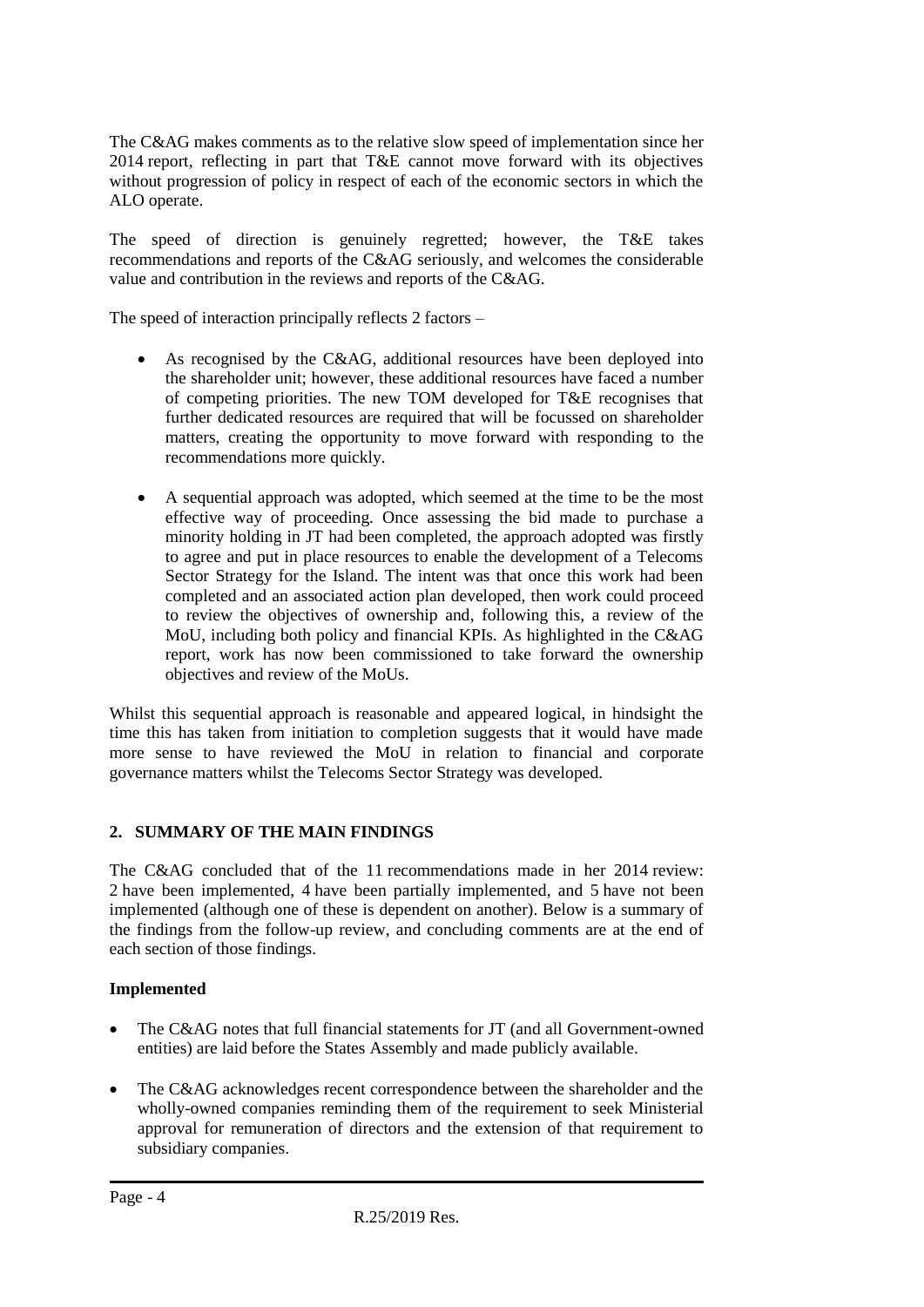Public accountability for the Government-owned entities is a matter of great importance, and this goes beyond the requirement to simply publish annual accounts. As part of the actions detailed below, we will be adopting a consistent model of best practice across the Government's portfolio, with greater transparency in specific areas of reporting.

#### **Partially implemented**

- Since the 2014 report was issued, there has been a focus on the ownership objectives for PoJ through the incorporation process, and ownership objectives for JT were considered in the context of a potential sale.
- Resources have been reconsidered and the shareholder function has been strengthened, it is too early to evaluate the effectiveness of the new Target Operating Model which includes a client-side partnership function within the Department for Growth, Housing and the Environment.
- For the Ports of Jersey the Memorandum of Understanding was strengthened to require the shareholder to lay all sales of property transferred to PoJ on incorporation for a period of 15 days to allow any States Member to review the sale prior to it being agreed. Specific rules governing infrastructure assets have not been implemented for JT.
- The C&AG acknowledges that meetings with JT take place on a regular basis, and there is a good level of engagement between JT and the shareholder. This is similar across all wholly-owned entities where meetings are scheduled at a minimum of every 3 months, and every 6 months at the majority owned companies.

Some of the recommendations made in the original 2014 review were used to shape the incorporation of PoJ, and this is reflected in the C&AG's findings. Furthermore, the shareholder informed the Board Chairmen in November 2017 that it was intending to adopt a more rigorous and consistent approach to meetings.

The implementation of the new Target Operating Model and the 'One Government' approach to implementing the recommendations will be dealt with later in this response.

#### **Not implemented**

- A periodic review of the Government ownership objectives can only be implemented when the ownership objectives are fully formulated – this is acknowledged by the C&AG.
- Key Performance Indictors ("KPI") linked to ownership objectives can only be developed once the ownership objectives are fully formulated – at present the shareholder focuses predominantly on the financial objectives of each company. The Government considers financial performance as an area which should receive significant focus, but acknowledges the need for wider KPI.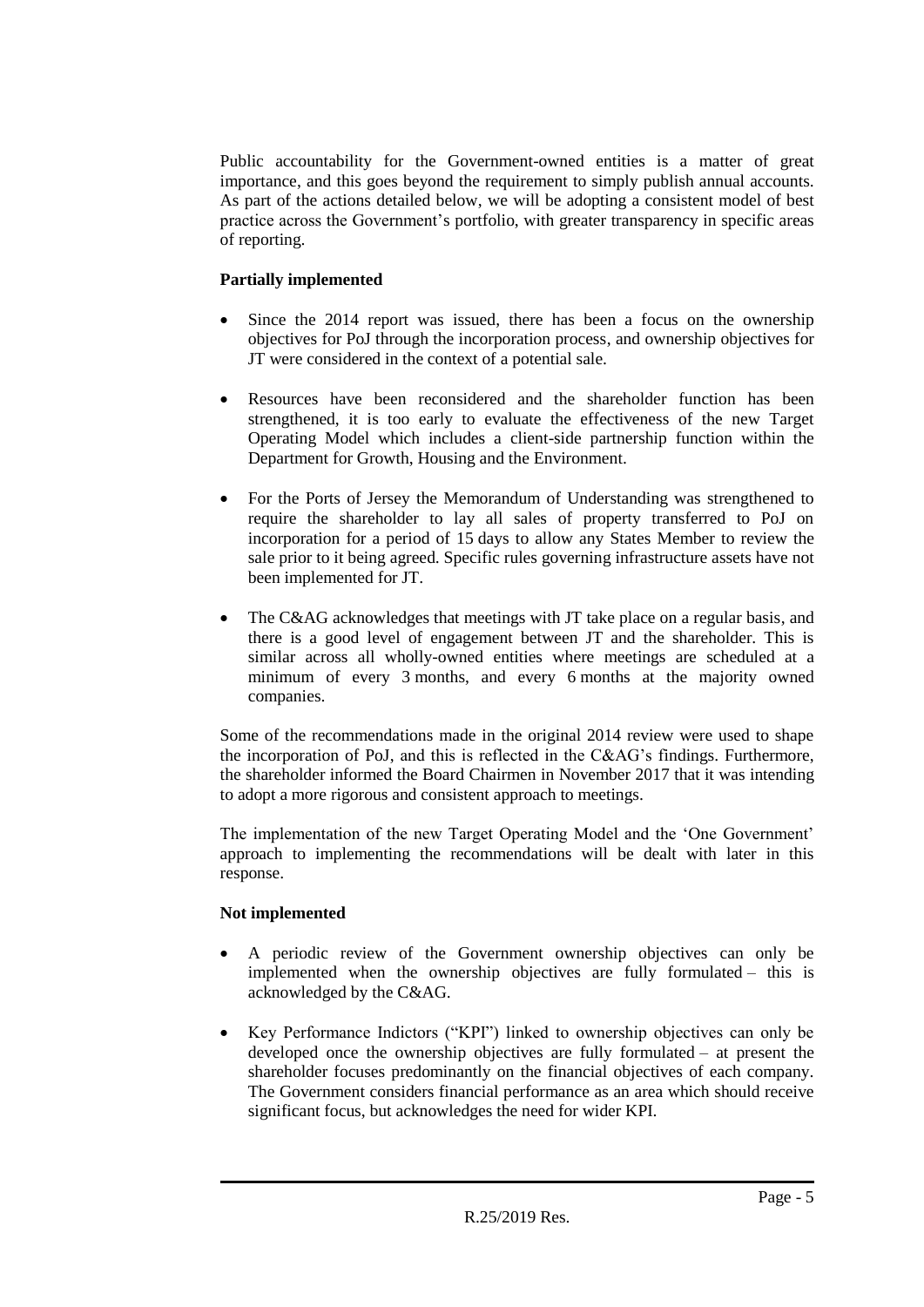- Specific objectives for the Government's risk appetite as shareholder and associated Key Performance Indicators still need to be developed. Risk registers are discussed with each company at the regular meetings, but there is no specific KPI reflecting risk appetite.
- A thorough review of the Memorandum of Understanding has not been completed, but the scope for the consultancy review of the shareholder governance arrangements commissioned in November 2018 included an assessment of the MoU.
- A clear definition of proposed transactions that require consent is still to be established, this will be addressed through the output of the consultancy review.

#### **3. FACTORS THAT CONTRIBUTED TO THE FINDINGS**

As the C&AG acknowledges in her review, successful implementation of her original recommendations will require effective working between the shareholder function in the Treasury and Exchequer and other Departments responsible for policy development. This message is echoed in the report received from the consultancy review that commenced in November 2018, and reflects the partnership approach that we know already exists elsewhere, e.g. between H.M. Treasury and other UK Government departments. This re-inforces the need to take a holistic approach to implementing all the outstanding recommendations.

The new TOM introduces a model of partnership liaison to supplement the Shareholding activity, and whilst this is still to be fully established, the proposals are anticipated to provide more effective arrangements for both the shareholder and the client-side partnership function.

Shortly after the original 2014 C&AG review was completed, the original Head of Shareholder Relations (and Treasurer) left the Government, thus requiring new appointments to be made and brought up to speed with the findings. Thereafter a number of specific projects had to be undertaken, some of which had a link to the 2014 review (\*). These projects utilised resources which would otherwise have been directed at implementing the recommendations of the review. These projects included –

- Project Dahlia (a review of a potential sale of  $JT$ )\*
- Andium Homes incorporation completion of process
- Incorporation of Ports of Jersey Limited\*
- Development of a Shareholding Advisory Panel\*
- Development and repeated revisiting of proposals for the financing of the new Hospital.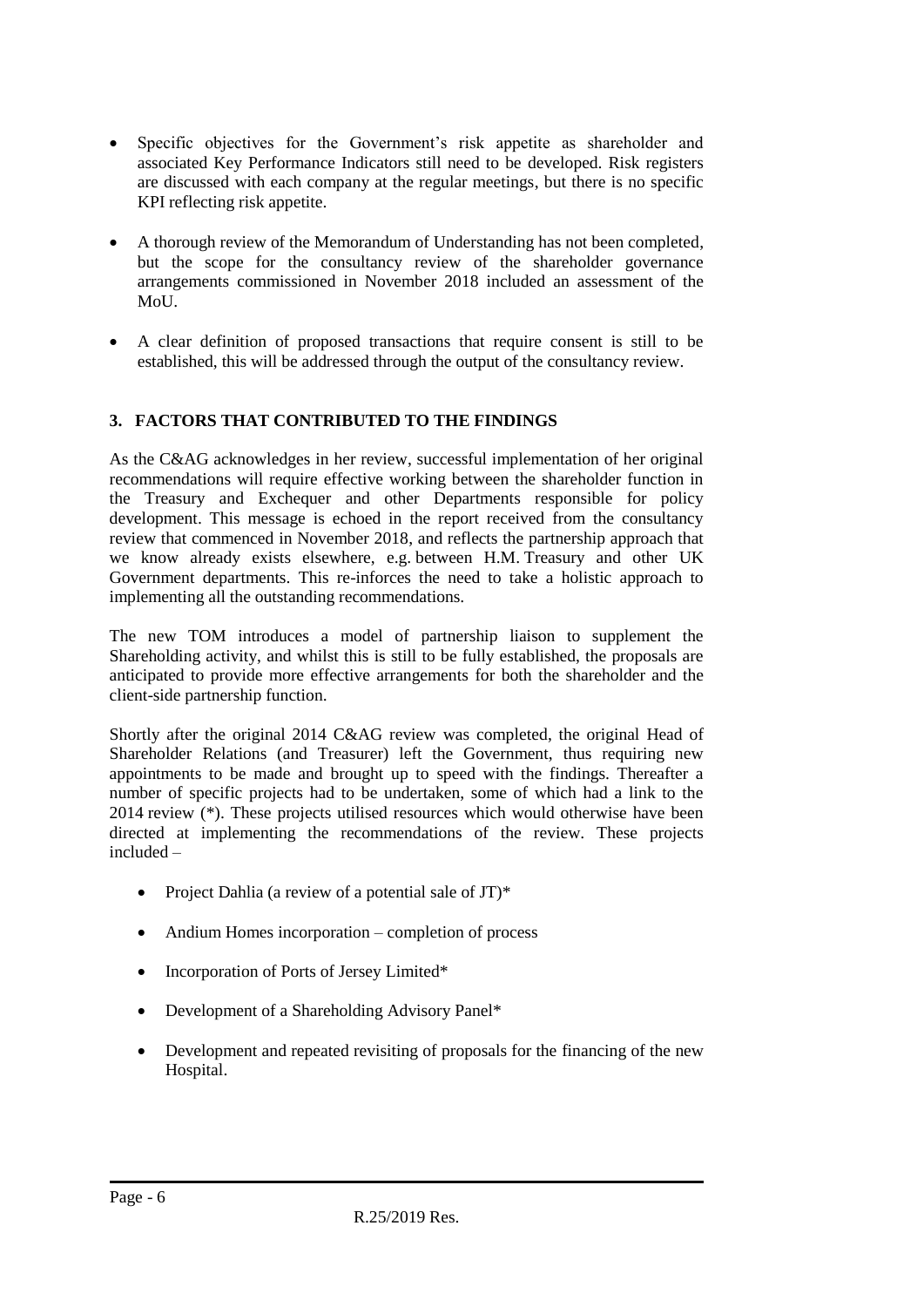The agreed allocation of further additional resource to the Shareholder function through changes to the Treasury and Exchequer organisational structure will provide more time to focus on strategic matters, such as policy development and the implementation of review recommendations.

#### **4. OUTLINE OF ACTIONS ALREADY TAKEN**

Through the 'Implemented' and 'Partially Implemented' evaluations, the C&AG recognises the work already undertaken to address the findings of the original 2014 review. In addition, in January 2018 the Government of Jersey, through the Digital & Telecoms Policy Unit within the Chief Minister's Department, published "A telecoms strategy for Jersey". This strategy provides clear policy recommendations against which ownership objectives for JT will be established on a cross-government basis.

The C&AG also alludes to the consultancy review that was commissioned by the shareholder function in November 2018 and is now complete. The scope of this review was to undertake –

- A thorough review of the MoU for JT and Jersey Post, as to their fitness for purpose, in order to establish a robust framework/governance structure for the Minister for Treasury and Resources and the Shareholder Function, to fulfil its shareholder role on behalf of the Government.
- To work with the shareholder to establish and define the Government risk appetite (and associated dividend policy) for each of the businesses, and to provide a framework for how this will be reviewed on a regular and appropriate basis.
- Key Performance Indicators for each of the companies to be developed and recommended that are relevant and appropriate to the businesses, their future strategies, and the objectives of the Government as owner and the Minister as shareholder.
- Following the reviews of the MoU, appropriate recommendations to be provided for improvements to be made to each, to reflect the complexities of the businesses, the principles of best corporate governance, and the aim to operate as an intelligent and informed shareholder.

The output of this review has been received, and some of the high-level findings have been referenced in this response. Greater details of future activity are shown in section 5.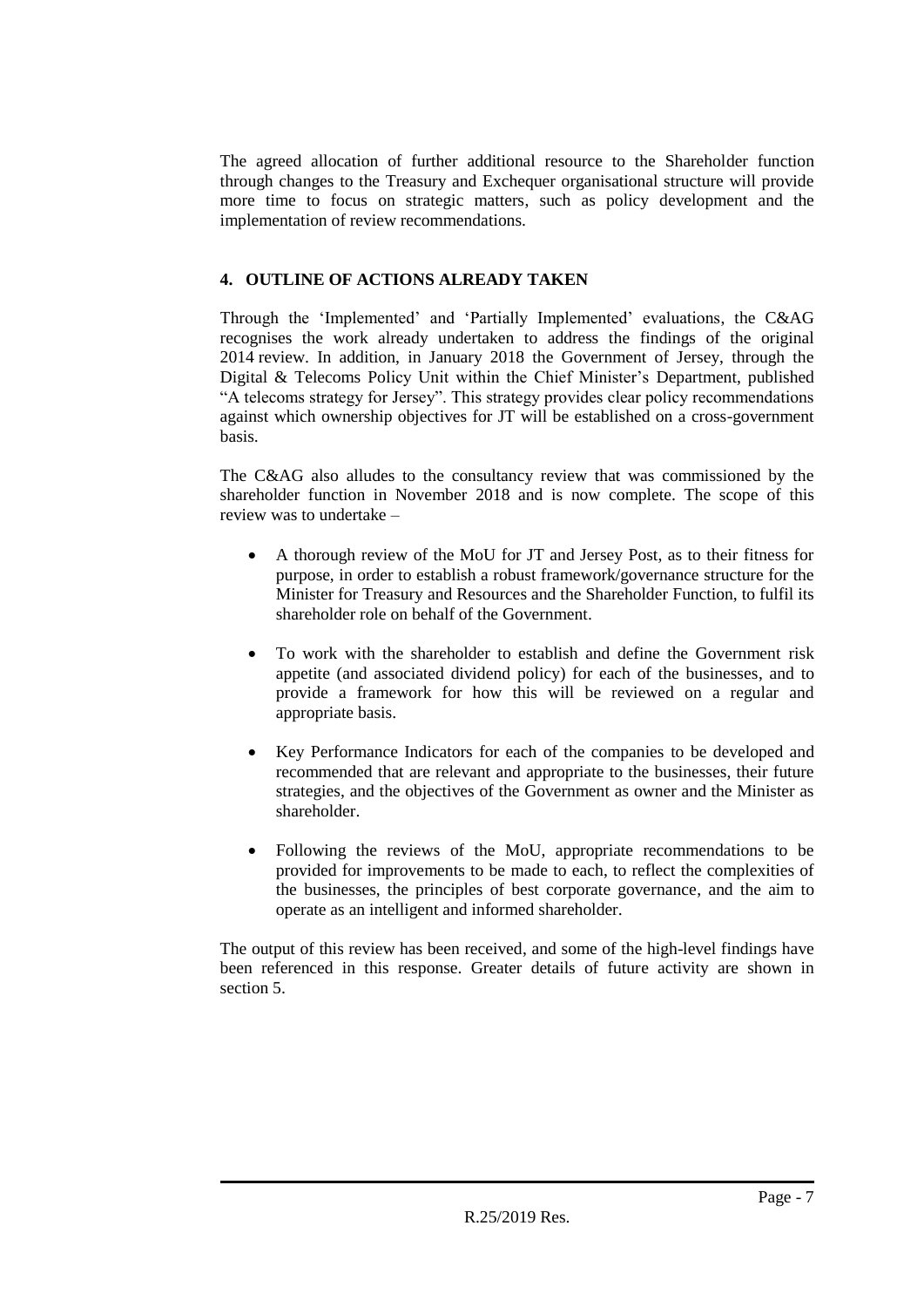#### **5. DEPARTMENT PLANS FOR REMEDIAL ACTION**

As mentioned in the C&AG's review, the Treasury and Exchequer engaged in a consultancy review in November 2018 which is now complete, and the final report has been provided. This review concludes with 26 recommendations for consideration that are designed to help to address the implementation of the C&AG's previous findings and those from the follow-up report.

In summary, the consultancy review recommends that the Government consider the Memorandum of Understanding as a 'framework document' that clarifies the overall governance for Government-owned entities ("GOE") and provides clarification on their roles and responsibilities. Policy documents for each GOE are expected to be part of delivery, and should be identified and referenced within the MoU to clarify what is in scope for each entity.

The new MoU is likely to contain a broad list of areas which the Government as a whole will expect to see reflected through KPI. These should include Government policy objectives (both delivery and support), being a role model corporate entity, asset efficiency, compliance with and timeliness of reporting and regulatory requirements. A process for KPI setting will be formalised, and monitoring will be included as part of a strengthened Strategic Business Plan agreement. These principles will guide the development of the new MoU and the subsequent internal resourcing requirements to achieve delivery.

KPI covering the delivery of Government policy should be included in the MoU's list of KPI areas, with the relevant policy owner and the Partnership team being involved with the GOE in setting and monitoring the KPIs and managing performance against them. Through this monitoring, the shareholder function will have an overview of each GOE's performance. This reflects the new Target Operating Model and the need for a more joined-up 'One Government' approach to the Government relationships with each GOE.

The MoU should include a requirement that, as part of its business activities, there is an expectation that each GOE co-operates with Government-led initiatives aimed at delivering policy objectives (e.g. Common Strategic Policy). Consideration will need to be given to the impact on each company's business, but KPI can again be utilised to support and monitor delivery.

In the new MoU, the shareholder function should mainly be directly responsible for the setting-out of governance requirements relating to areas of disclosure in respect of certain policies, such as diversity and inclusion, Environmental Social and Governance, corporate role-modelling and remuneration. Policy setting will be managed, monitored and communicated through the Strategic Business Plan and other regular reports.

The new MoU should address the issue of approval rights for the Government in relation to certain decisions that will relate to a number of areas including, but not limited to, asset acquisitions and disposals, debt funding and changes to company structures. Consideration will be given as to whether this is better monitored against specific KPI or through the Strategic Business Plan process.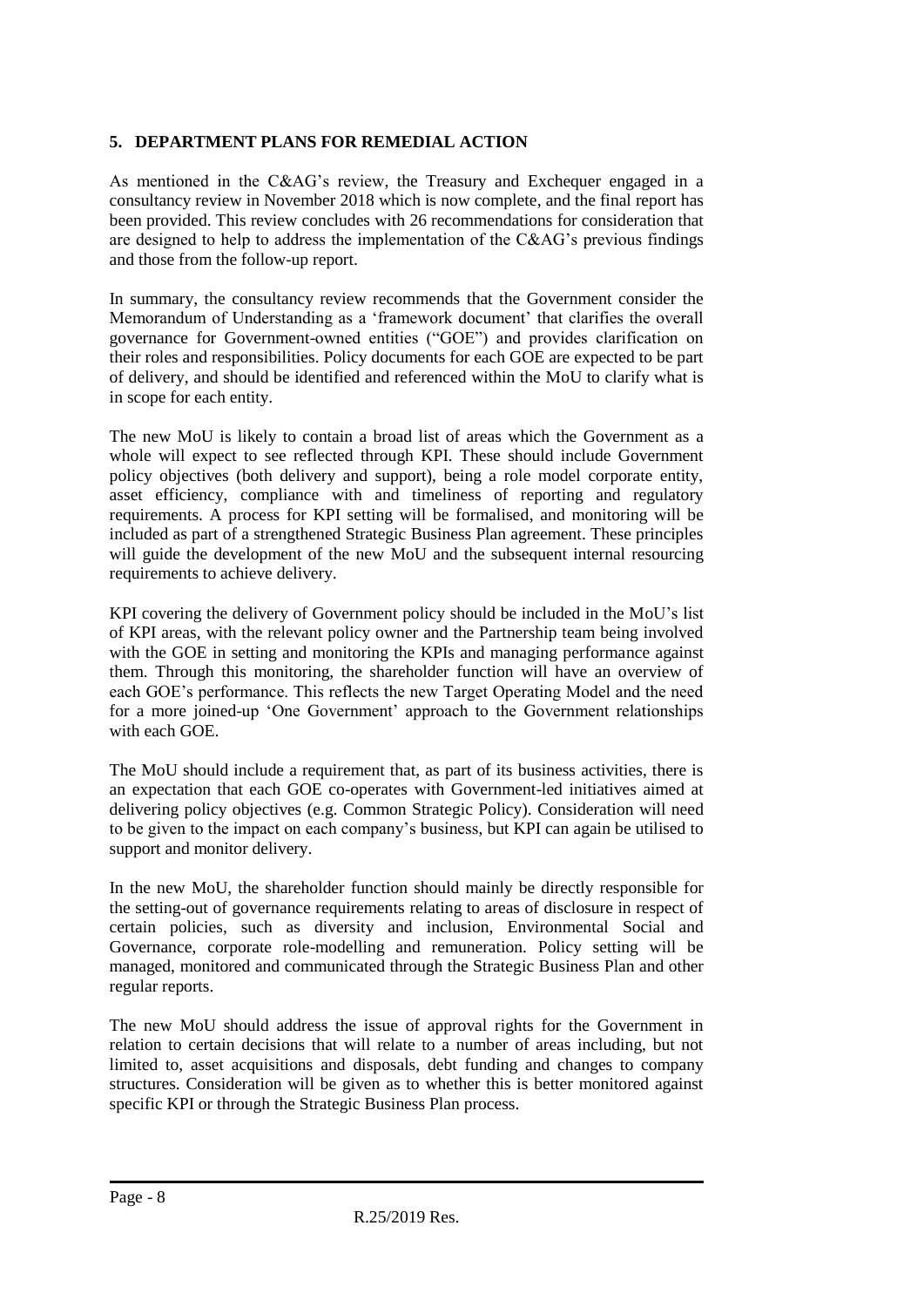Whilst not specifically raised by the C&AG, consideration will be given to formalising a dividend policy for each GOE. Historically, a primary objective of ownership for the Government has been the financial return to the shareholder in the form of an annual dividend. Recognising that the dividend policy will need to reflect the needs of each GOE, the Government should give consideration as to whether it would prefer to raise the annual dividend percentage with the intention of increasing reserves for future investment, or lowering the dividend percentage to assist with policy delivery through direct investment by each GOE.

The consultancy review has identified some potential KPI areas and next steps for establishment that will be given careful consideration across Government. For simplicity, these recommendations are replicated below. As KPI may change over time they will not all be specifically identified in the MoU; rather, reference will be made in the MoU to the broad areas where they will be required, and a process set out for developing and agreeing the detailed KPI for both short- and long-term objectives. This will allow the MoU to be completed for those GOE where sectoral policy is still being developed.

To assist with shaping how the future monitoring of GOE takes place, the Government should consider the merits of various governance and stewardship codes and adopt the most appropriate best practice standards to reflect the financial and non-financial ownership objectives of Government. This will provide a demonstration of the Government's commitment to acting as an effective shareholder on behalf of the public of the Island.

In conclusion, the consultancy review has identified a requirement for a fundamental re-assessment of how the Government utilises the MoU and manages its relationship with each GOE. The recommendations within that review should form the basis of how the Government will adopt a more collaborative approach to KPI setting, and the monitoring and management of performance against both policy objectives and governance matters, with responsibility being shared across Government between all relevant Departments.

It is intended to apply the principles of the consultancy review to all other MoU not specifically covered by the C&AG or the review itself, this will include the implementation of a programme for regular reviews thereafter. The relationship with majority-owned entities is documented differently because of other shareholders' interests; however, best practice will be adopted wherever possible.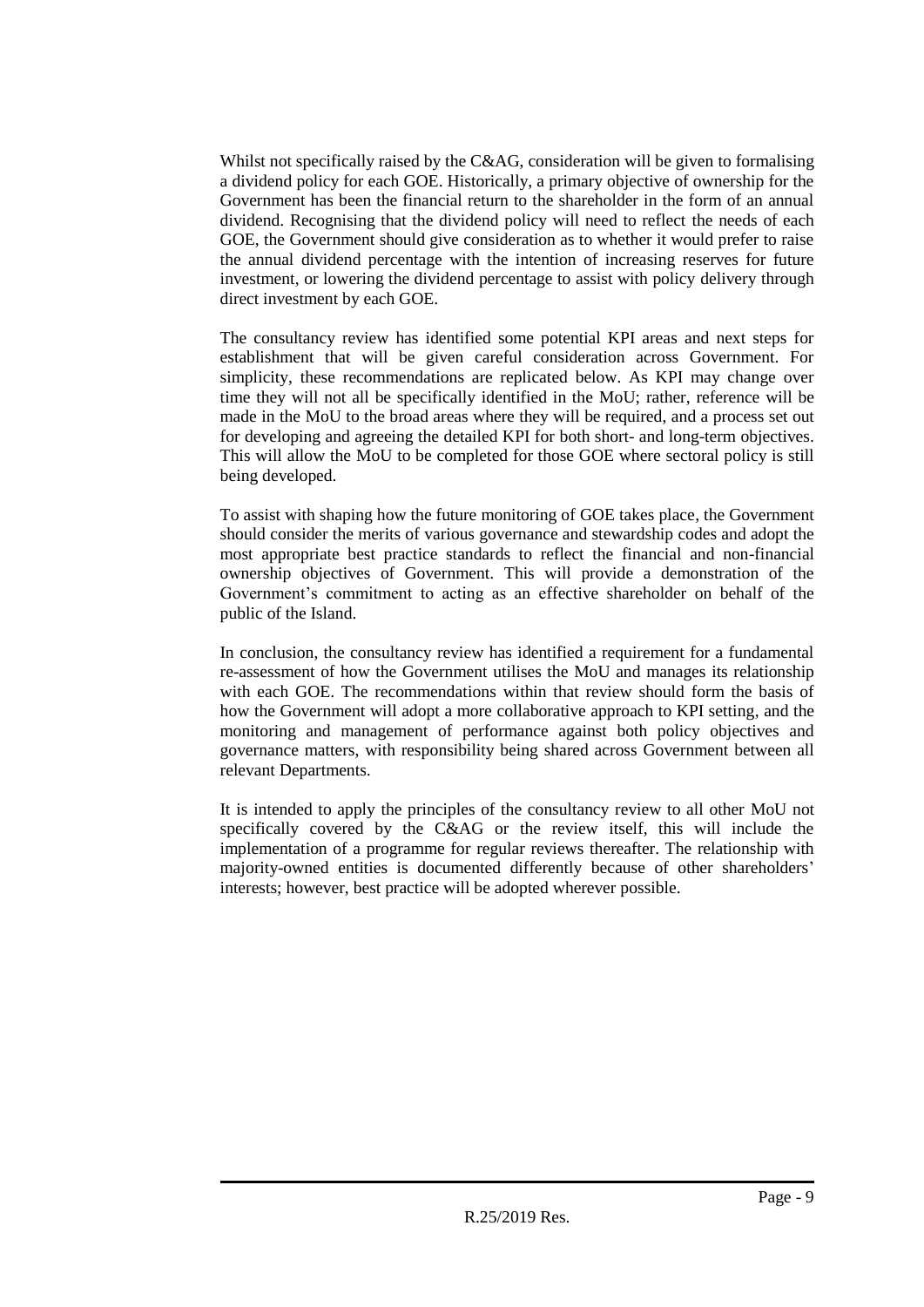| Next Steps to establish KPIs | Identify examples of areas where KPIs are likely to be set and<br>Identify policy owner(s) concerned.        | Include these as part of the overall communication plan with SOEs<br>agreed between policy owner and companies.<br>about the MoU and policy framework. | Draft wording for provisions in MoU.                                                                                                                    | Policy owner appears to be Head of Partnerships, but this should<br>be contirmed.                                             | Include these as part of the overall communication plan with SOEs<br>Identify examples of areas where KPIs are likely to be set and<br>agreed between policy owner and the SOEs. | about the MoU and States' wider objectives, including<br>Draft wording for provisions in MoU.<br>Partnerships initiative.                                                        | As part of its overall communication plan with SOEs, Shareholder<br>to explain its requirements for these key areas to be addressed.<br>Clarify that SOEs will set the detailed plans in each area (in | The process will be through the SBP, to be discussed with<br>accordance with new Corporate Governance guidelines).<br>Shareholder under new provisions in the MoU. | Draft KPI (and SBP) wording for MoU.          | As part of its overall communication plan with SOEs, Shareholder<br>to explain that it may include a KPI on compliance with the MoU<br>itself.                                                                                       |
|------------------------------|--------------------------------------------------------------------------------------------------------------|--------------------------------------------------------------------------------------------------------------------------------------------------------|---------------------------------------------------------------------------------------------------------------------------------------------------------|-------------------------------------------------------------------------------------------------------------------------------|----------------------------------------------------------------------------------------------------------------------------------------------------------------------------------|----------------------------------------------------------------------------------------------------------------------------------------------------------------------------------|--------------------------------------------------------------------------------------------------------------------------------------------------------------------------------------------------------|--------------------------------------------------------------------------------------------------------------------------------------------------------------------|-----------------------------------------------|--------------------------------------------------------------------------------------------------------------------------------------------------------------------------------------------------------------------------------------|
| <b>Details</b>               | A small number of annually-set KPIs referencing overall performance<br>levels in delivery of States' policy. | Could be a consolidation of specific KPIs set by the policy owner(s).<br>and others project-specific.<br>Some KPIs could be recurring                  | Could include some KPI re "customer's overall satisfaction" from the<br>policy owners, covering softer aspects such as relationship,<br>responsiveness. | A small number of annually-set KPIs referencing overall performance<br>levels in support of States' wider policy initiatives. | be recurring and others project-specific.<br>Could be a consolidation of specific KPIs set by the policy owner or<br>delivery partners. Some could                               | Could include a KPI re "customer overall satisfaction" from the Head of<br>Partnerships, covering areas such as proactive contribution,<br>etc.<br>relationships, responsiveness | Specific objectives and KPIs to be proposed by each company to cover<br>diversity and inclusion, aligned to the relevant objectives set in the<br>SBP.                                                 | Shareholder is the owner of these KPIs so will review them as part of<br>discussing (and/or approving) the SBP                                                     | Company carries out monitoring and reporting. | compliance with it. A different area could be the focus each year. Could<br>include topics such as timeliness/compliance of reporting, speed of<br>To help embed the new MoU, a KPI could be set on the companies'<br>responses etc. |
| <b>IdN</b>                   | KPIs in respect of<br>policy delivery in<br>the Digital,                                                     | Telecoms and<br>Cyber areas.                                                                                                                           |                                                                                                                                                         | KPIs in respect of<br>support to States'                                                                                      | efficiency through<br>initiatives and<br>wider policy                                                                                                                            | collaboration.                                                                                                                                                                   | KPIs on corporate<br>$\mathrm{``good\,emptyer''}$<br>role modelling:                                                                                                                                   | "environment".<br>and<br>a                                                                                                                                         |                                               | compliance with<br>KPIs on<br>MoU                                                                                                                                                                                                    |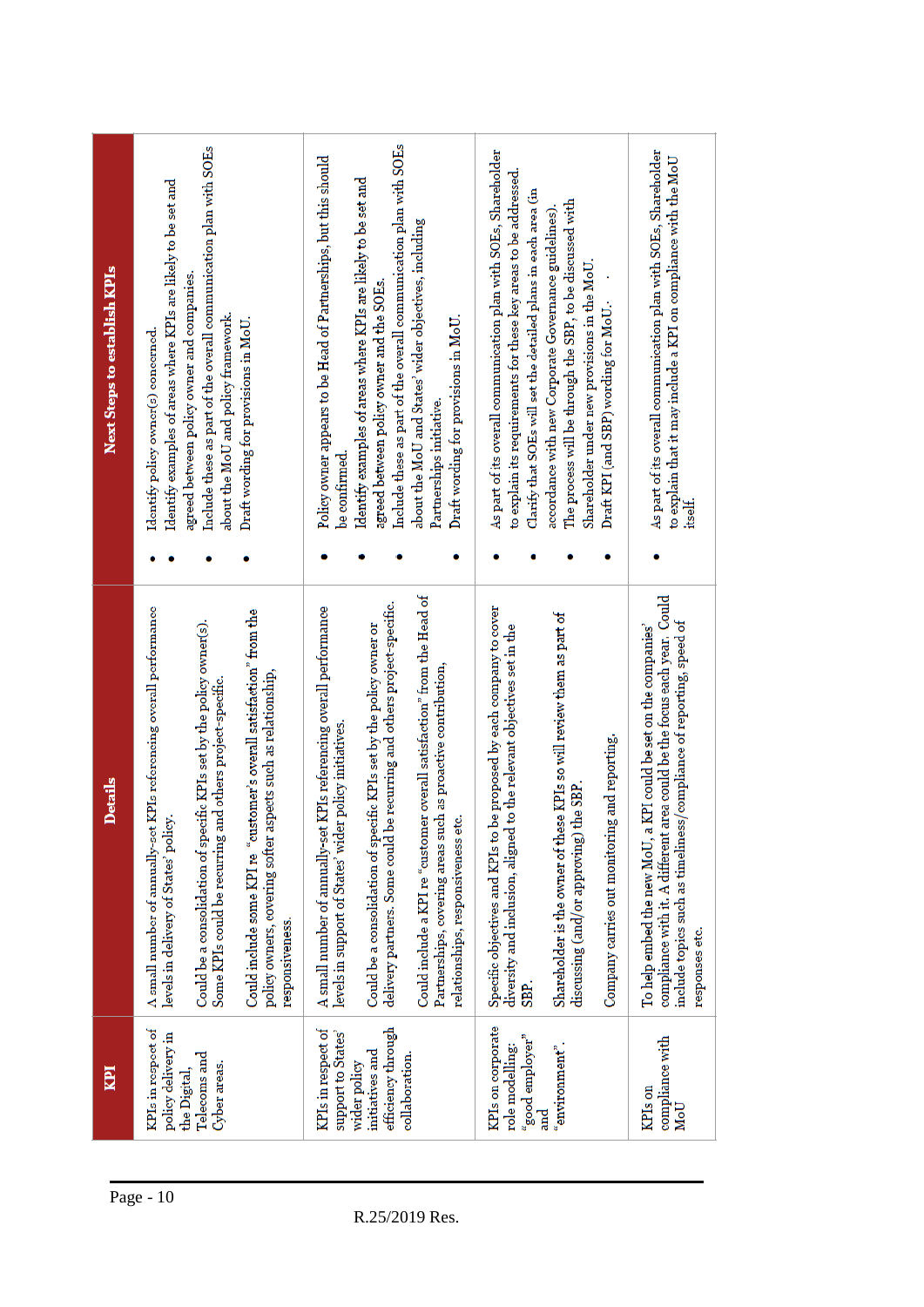#### **6. TIMELINE FOR DELIVERY**

The C&AG recognises in her recent evaluation that successful implementation of clearly articulating objectives of ownership is dependent upon the formulation of sectoral policy. The initial focus is on the delivery of a policy for the Ports of Jersey which has a target completion date of 30th June 2019. Thereafter, work can commence on the policy for the postal sector that should be completed by the end of 2019.

Policy delivery aside, the completion of the consultancy review now provides the shareholder function with the guidance required to begin or complete delivery against the remaining C&AG recommendations. Noting the need for proper consultation across several Government Departments and the GOEs themselves, it is anticipated that this activity will be undertaken on a phased basis throughout 2019, with a view to full completion by the end of the year. Greater detail of the activity to be undertaken against each recommendation is included in the **Appendix** to this response.

Successful delivery of the actions needed to meet the recommendations require effective working across the Government, between the Treasury and Exchequer, GHE and the Office of the Chief Executive, and the development of the Partnership model with the GOE is a priority for 2019. However, it is likely that additional manpower will need to be made available to ensure that delivery can be completed within the proposed timeframe.

#### **NEXT STEPS**

#### (1) INTERNAL ORGANISATION TO MAXIMISE BENEFITS

- (a) Determine the role and accountability of the Head of Partnerships and other policy delivery bodies (e.g. Digital Policy Unit)
- (b) Interaction with the regulator
- (c) Reconsider the requirement for independent oversight (previously the Treasury Shareholding Advisory Panel)

#### (2) DEFINE EXPECTATIONS AND THE WIDER ROLE OF GOE

(a) Objectives of GOE ownership clarified for Jersey Post, Jersey Telecom and other GOE

#### (3) GOVERNANCE FRAMEWORK

(a) Development of accountability framework of the Shareholder, Regulator and other policy delivery bodies (e.g. Ports Policy Group)

#### (4) ROLL-OUT OF GOVERNANCE FRAMEWORK AND REVISED MOU

- (a) MOU template wording
- (b) KPI framework
- (c) Governance code reviews
- (d) Rights of the Shareholder
- (e) Review of other MOU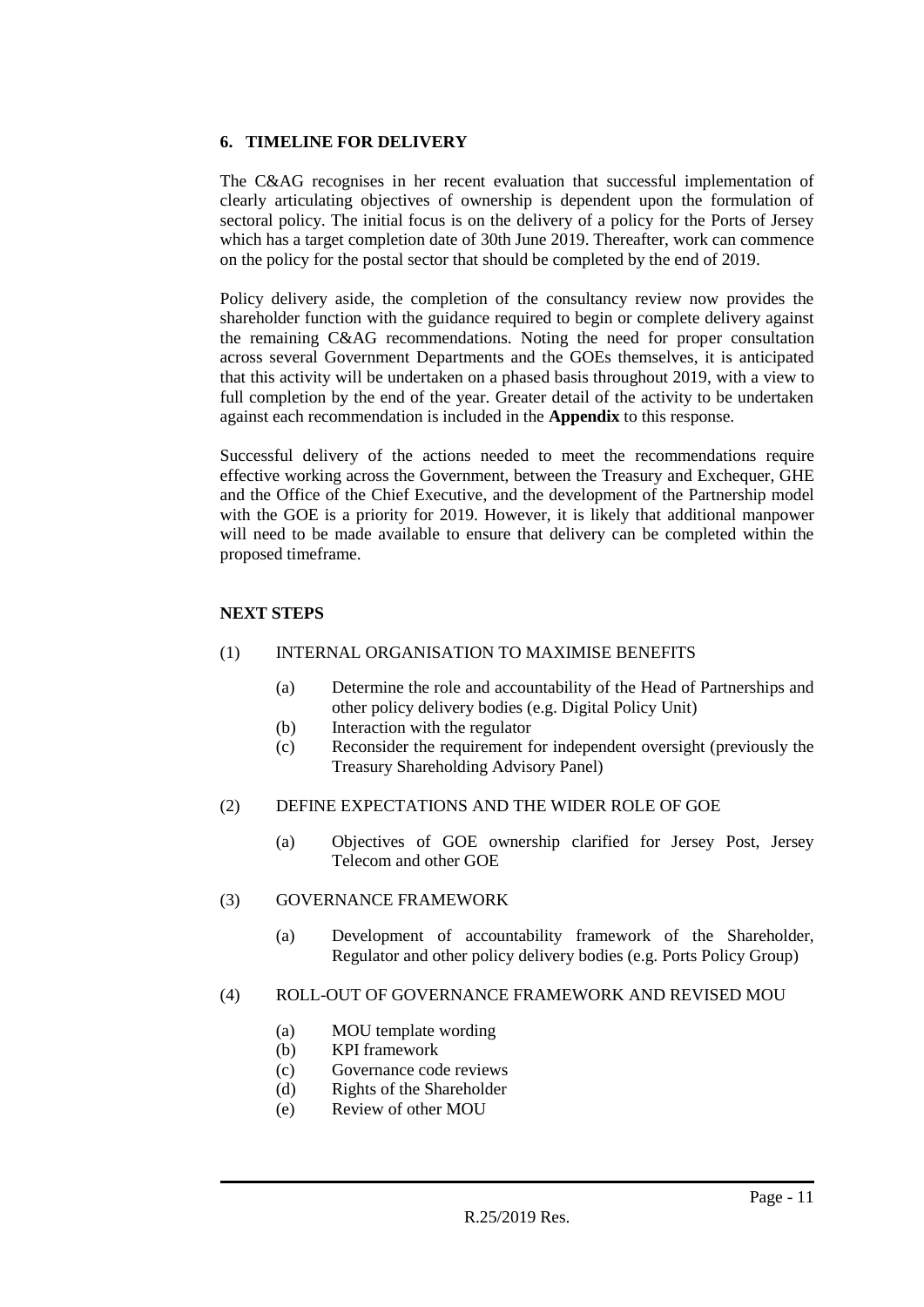#### **7. CONCLUSION**

The publication of the C&AG's follow-up review is timely, given the consultancy work that has just been completed by the Treasury and Exchequer. The outcome of that consultation has reinforced the existing understanding that the Government relationship with each GOE needs to be considered on a wider governmental basis, rather than solely through the eyes of the shareholder function. The new Target Operating Model is intended to make the management of these relationships more straightforward and holistic in the future.

The allocation of further additional resource to the shareholder function, as part of the new Treasury and Exchequer structure, enables specific focus to be given to the delivery of the recommendations from the consultation that will ultimately address the items raised by the C&AG.

The Government recognises the important role it plays as shareholder on behalf of the Public of the Island, and the need to ensure that the GOE similarly recognise the role they play as part of the wider Government family. By changing the MoU to reflect the changing external governance environment and Government's own expectations, and ensuring regular reviews of these MoU take place, the Government can ensure that it clearly understands why it owns each company, and the contribution each is expected to make to the delivery of government policy.

| Recommendation                                                                                                                                                                                                                                                                         | <b>Action</b>                                                                                                                                                             | <b>Target date</b>                | <b>Responsible</b><br><b>Officer</b>                                                                                                                                    |
|----------------------------------------------------------------------------------------------------------------------------------------------------------------------------------------------------------------------------------------------------------------------------------------|---------------------------------------------------------------------------------------------------------------------------------------------------------------------------|-----------------------------------|-------------------------------------------------------------------------------------------------------------------------------------------------------------------------|
| <b>R1:</b> Review all outstanding<br>recommendations from the<br>2014 C&AG report in the<br>context of all the Government<br>owned companies and, where<br>recommendations are accepted,<br>agree an action plan for<br>implementation, with clear<br>timescales and responsibilities. | <b>ACCEPT</b><br>All recommendations<br>from the 2014 report<br>will be reviewed.<br>A separate action<br>plan is detailed below<br>for simplicity.                       | See separate<br>action plan below | Director of<br>Treasury and<br>Investment<br>Management                                                                                                                 |
| <b>R2:</b> Take into account the<br>findings of the consultancy<br>review currently in progress in<br>developing the agreed action<br>plan.                                                                                                                                            | <b>ACCEPT</b><br>The<br>recommendations of<br>the consultancy<br>review will be<br>considered and<br>adopted where<br>appropriate. This<br>work has already<br>commenced. | 30 April 2019                     | Director of<br>Treasury and<br>Investment<br>Management with<br>representatives<br>from the Digital<br>Policy Unit and<br>Economy and<br>Partnerships as<br>appropriate |

#### **8. ACTION PLAN – FOLLOW-UP REVIEW**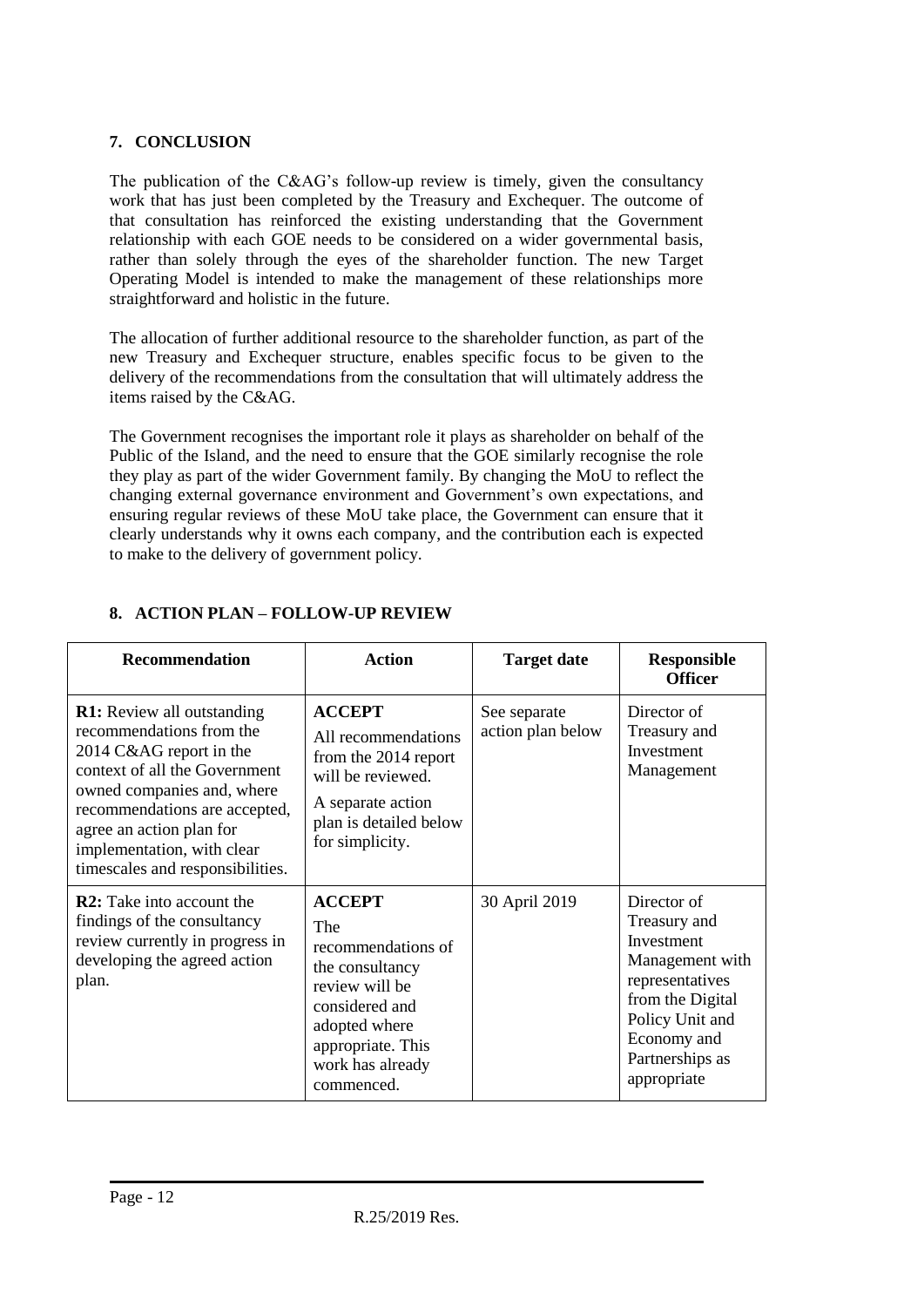| Recommendation                                                                                                                                                                                                                                                           | <b>Action</b>                                                                                                                                                                                                                                                                                                                                                                                                                                                      | <b>Target date</b>                                    | <b>Responsible</b><br><b>Officer</b>                                                                                        |
|--------------------------------------------------------------------------------------------------------------------------------------------------------------------------------------------------------------------------------------------------------------------------|--------------------------------------------------------------------------------------------------------------------------------------------------------------------------------------------------------------------------------------------------------------------------------------------------------------------------------------------------------------------------------------------------------------------------------------------------------------------|-------------------------------------------------------|-----------------------------------------------------------------------------------------------------------------------------|
| <b>R3:</b> Include within the agreed<br>action plan timescales and<br>responsibilities for development<br>of the Ports Regulation Policy<br>and Postal Services Regulation<br>Policy.                                                                                    | <b>ACCEPT</b><br>Work on the<br>development of the<br>Ports sectoral policy<br>has already<br>commenced, due to<br>resource constraints<br>development of the<br>Postal sectoral policy<br>will follow thereafter.                                                                                                                                                                                                                                                 | Ports:<br>30 June 2019<br>Postal:<br>31 December 2019 | Head of<br>Partnerships with<br>support from the<br>shareholder<br>function and<br>economics team                           |
| <b>R4:</b> Adopt a policy for the<br>enhanced transparency of<br>public reporting by controlled<br>companies.                                                                                                                                                            | <b>ACCEPT</b><br>A review of all<br>relevant codes will be<br>undertaken to provide<br>for the<br>implementation of the<br>most appropriate<br>combination of best<br>practice standards in<br>relation to enhanced<br>transparency of<br>public reporting by<br>controlled companies.<br>The target date for<br>completion is<br>intended to provide<br>sufficient notice to<br>GOEs for their 2019<br>year-end reporting.<br>This work has<br>already commenced. | 30 June 2019                                          | Director of<br>Treasury and<br>Investment<br>Management                                                                     |
| R5: Undertake a formal post-<br>implementation review of the<br>effectiveness of the new<br>arrangements for oversight of<br>controlled companies under the<br>Target Operating Model,<br>including the shareholder and<br>client-side functions, by the end<br>of 2019. | <b>ACCEPT</b> but with<br>an alternative<br>timeline<br>A review of the<br>oversight<br>arrangements of GOE<br>under the new Target<br><b>Operating Model will</b><br>be undertaken.<br>However, in view of<br>the implementation<br>dates for delivery<br>against the original<br>review<br>recommendations,<br>we would suggest                                                                                                                                  | 31 December 2020                                      | Director General<br>of T&E, Director<br>General of GHE,<br>and GD of<br><b>Financial Services</b><br>and Digital<br>Economy |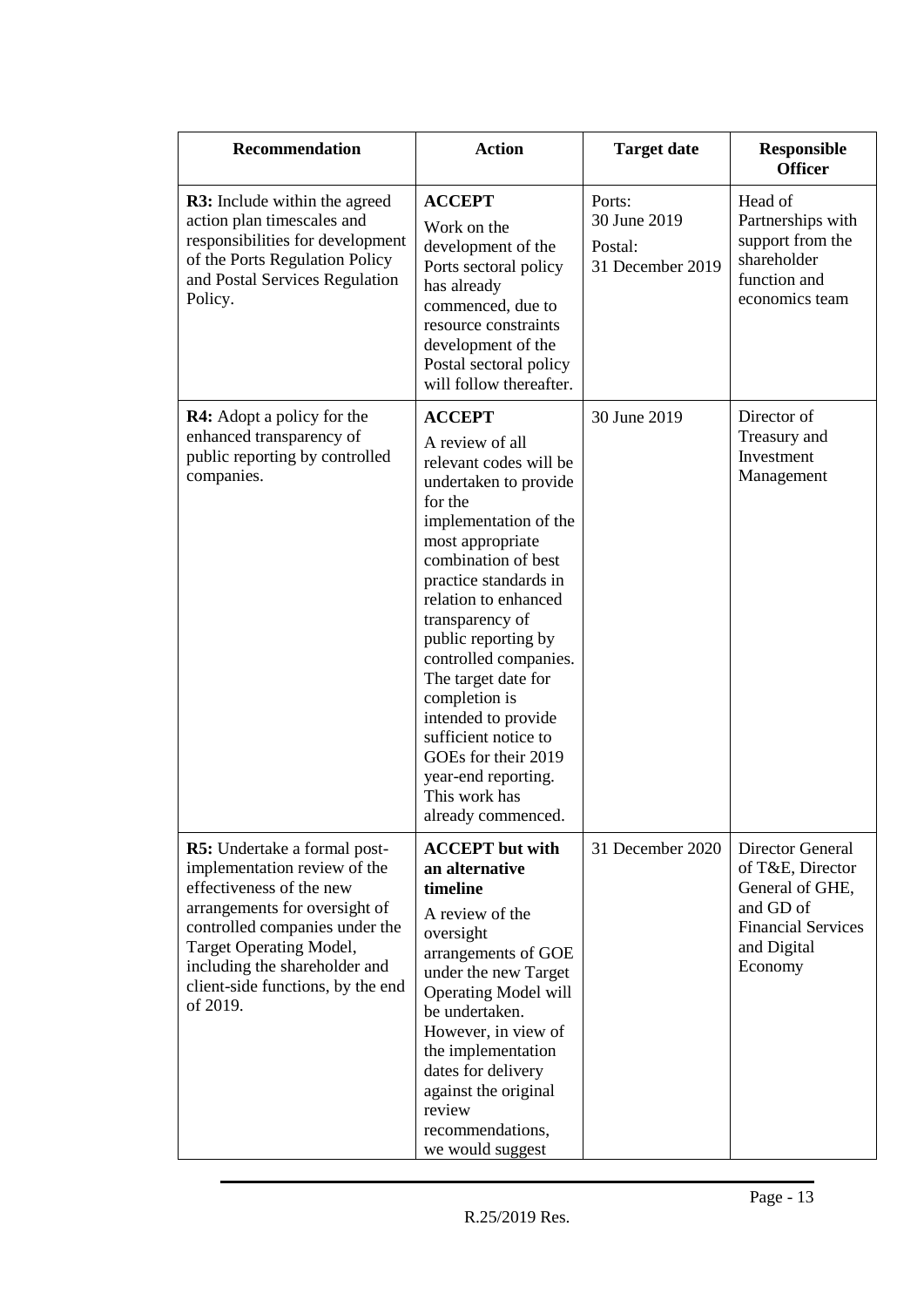| <b>Recommendation</b>                                                                                                                                                                     | <b>Action</b>                                                                                                                                                                                                                                                                                                                                                                                                                                                                                                                            | <b>Target date</b> | <b>Responsible</b><br><b>Officer</b>                    |
|-------------------------------------------------------------------------------------------------------------------------------------------------------------------------------------------|------------------------------------------------------------------------------------------------------------------------------------------------------------------------------------------------------------------------------------------------------------------------------------------------------------------------------------------------------------------------------------------------------------------------------------------------------------------------------------------------------------------------------------------|--------------------|---------------------------------------------------------|
|                                                                                                                                                                                           | that the end of 2020<br>would be a more<br>appropriate timeline.                                                                                                                                                                                                                                                                                                                                                                                                                                                                         |                    |                                                         |
| <b>R6:</b> Adopt, with appropriate<br>adaptations, recognised<br>standards for stewardship as an<br>investor, reflecting the non-<br>financial ownership objectives<br>of the Government. | <b>ACCEPT</b><br>A review of all<br>relevant codes will be<br>undertaken to provide<br>for the<br>implementation of the<br>most appropriate<br>combination of best<br>practice standards in<br>relation to the<br>stewardship of<br>companies owned by<br>governments on<br>behalf of the Public.<br>The target date for<br>completion is<br>intended to provide<br>sufficient notice to<br>GOEs for their 2019<br>year-end reporting.<br>This will be<br>combined with the<br>response to R4 and<br>this work has already<br>commenced. | 30 June 2019       | Director of<br>Treasury and<br>Investment<br>Management |

### **9. ACTION PLAN – 2014 REVIEW (recommendations not fully implemented only)**

| Recommendation                                                                                                                                                                      | <b>Action</b>                                                                                                                                                                                                                                                                                                                                                                                                      | <b>Target date</b> | <b>Responsible</b><br><b>Officer</b>                                                                                                                      |
|-------------------------------------------------------------------------------------------------------------------------------------------------------------------------------------|--------------------------------------------------------------------------------------------------------------------------------------------------------------------------------------------------------------------------------------------------------------------------------------------------------------------------------------------------------------------------------------------------------------------|--------------------|-----------------------------------------------------------------------------------------------------------------------------------------------------------|
| <b>R1:</b> Reconsider<br>whether the<br>Government wish<br>to continue to own<br>JT in whole or in<br>part and, if so,<br>articulate clearly<br>all the objectives<br>of ownership. | <b>FOLLOW-UP: Partially</b><br>implemented<br>The Telecoms Strategy was<br>published in January 2018 which<br>includes policy objectives for the<br>telecoms sector.<br>High-level objectives of ownership<br>have been defined through the<br>workshops undertaken as part of the<br>consultancy review, and these will<br>now be defined in detail as part of<br>the work being undertaken to update<br>the MoU. | 30 June 2019       | Directory of<br>Treasury and<br>Investment<br>Management with<br>input from the<br><b>Telecoms Strategy</b><br>Steering Group,<br>Head of<br>Partnerships |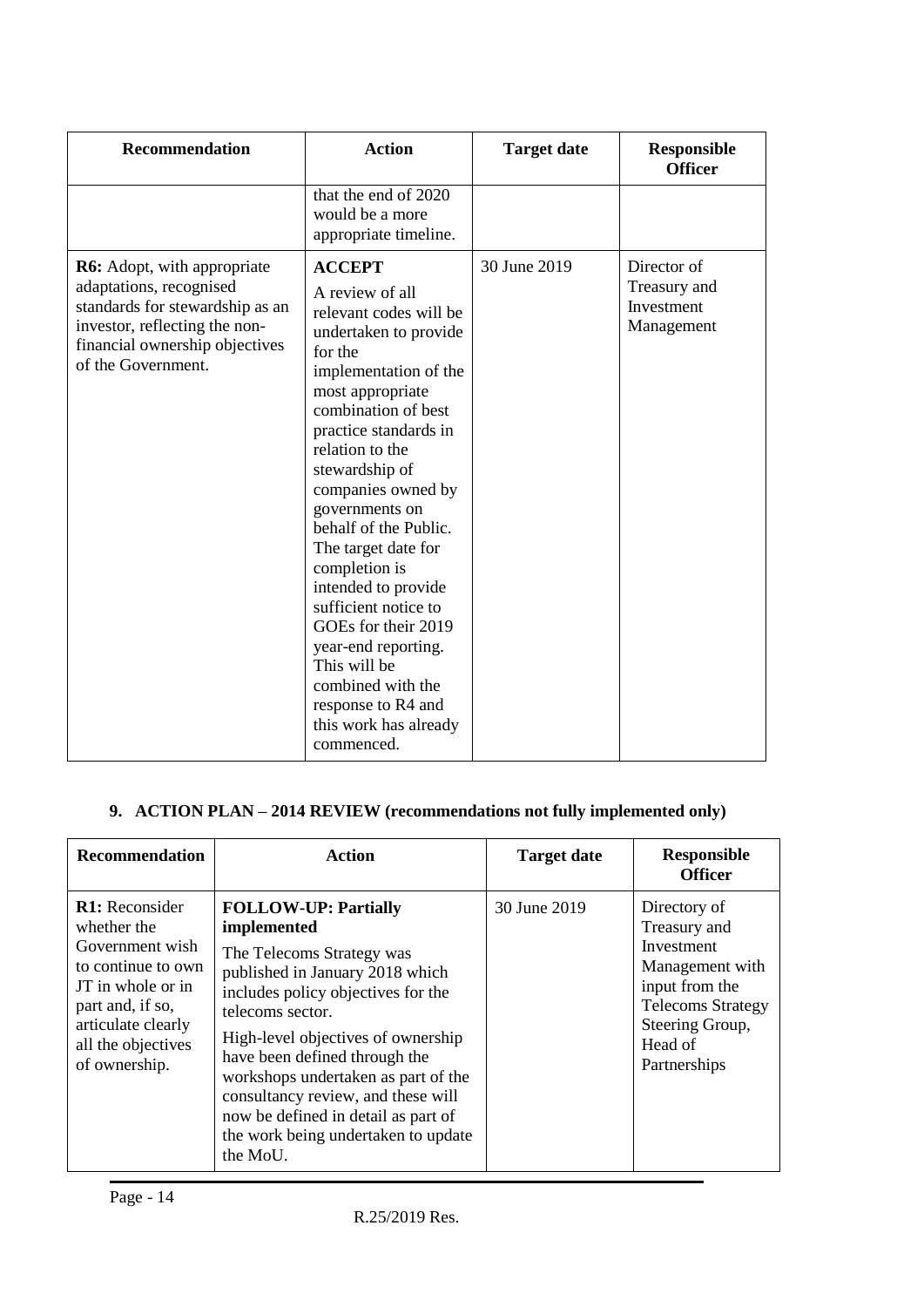| <b>Recommendation</b>                                                                                                                                                | <b>Action</b>                                                                                                                                                                                                                                                                                                                                                                                                                                                                                                                                                                                                                      | <b>Target date</b>                                                                          | <b>Responsible</b><br><b>Officer</b>                                                                                                                                                                            |
|----------------------------------------------------------------------------------------------------------------------------------------------------------------------|------------------------------------------------------------------------------------------------------------------------------------------------------------------------------------------------------------------------------------------------------------------------------------------------------------------------------------------------------------------------------------------------------------------------------------------------------------------------------------------------------------------------------------------------------------------------------------------------------------------------------------|---------------------------------------------------------------------------------------------|-----------------------------------------------------------------------------------------------------------------------------------------------------------------------------------------------------------------|
|                                                                                                                                                                      | This work will also extend to other<br>GOE as sectoral policy is developed,<br>starting with Ports of Jersey, for<br>which the development of sectoral<br>policy has already commenced.                                                                                                                                                                                                                                                                                                                                                                                                                                            |                                                                                             |                                                                                                                                                                                                                 |
| R2: Schedule<br>periodic reviews<br>of the<br>Government'<br>continued<br>ownership of JT<br>and associated<br>objectives.                                           | FOLLOW-UP: Not implemented<br>The follow-up review acknowledges<br>that implementation of this<br>recommendation is dependent on the<br>implementation of R1 above.                                                                                                                                                                                                                                                                                                                                                                                                                                                                | Biennial rolling<br>programme<br>commencing<br>2 years after the<br>implementation of<br>R1 | Directory of<br>Treasury and<br>Investment<br>Management with<br>input from the<br><b>Telecoms Strategy</b><br><b>Steering Group</b><br>and Head of<br>Partnerships                                             |
| R3: Adopt and<br>monitor<br>performance<br>against Key<br>Performance<br>Indicators that are<br>directly linked to<br>all the ownership<br>objectives in the<br>MoU. | <b>FOLLOW-UP:</b> Not implemented<br>The consultancy review provides<br>clear recommendations for the<br>implementation of KPI which are<br>currently being considered. The<br>review concludes that these are not<br>the sole responsibility of the<br>shareholder function, but need to be<br>assessed across all relevant<br>Government Departments.<br>For JT, sectoral policy is already<br>developed and we will liaise with the<br>Telecoms Strategy Steering Group to<br>consider the most relevant KPI for<br>measurement. As other sectoral<br>policies are developed, KPI will be<br>considered as part of the process. | JT and JP:<br>30 June 2019<br>Other GOE:<br>31 December 2019                                | Directory of<br>Treasury and<br>Investment<br>Management with<br>input from the<br><b>Telecoms Strategy</b><br>Group, Financial<br>Services and<br>Digital Economy<br>Department and<br>Head of<br>Partnerships |
| <b>R4:</b> Adopt a<br>specific objective<br>to reflect the<br>Government's risk<br>appetite as<br>shareholder and<br>associated Key<br>Performance<br>Indicators.    | <b>FOLLOW-UP:</b> Not implemented<br>High-level risks of ownership have<br>been defined through the workshops<br>undertaken as part of the consultancy<br>review, and these will now be<br>defined in detail as part of the work<br>being undertaken to update the MoU.<br>Against these risks we will develop<br>the Government risk appetite linking<br>back to R1 and the objectives of<br>ownership. KPI monitoring and the<br>reporting mechanism will be<br>considered as part of this work.                                                                                                                                 | JT and JP:<br>30 June 2019<br>Other GOE:<br>31 December 2019                                | Directory of<br>Treasury and<br>Investment<br>Management in<br>partnership with<br>the Telecoms<br><b>Strategy Steering</b><br>Group, Head of<br>Partnerships and<br>Director of Audit<br>and Risk              |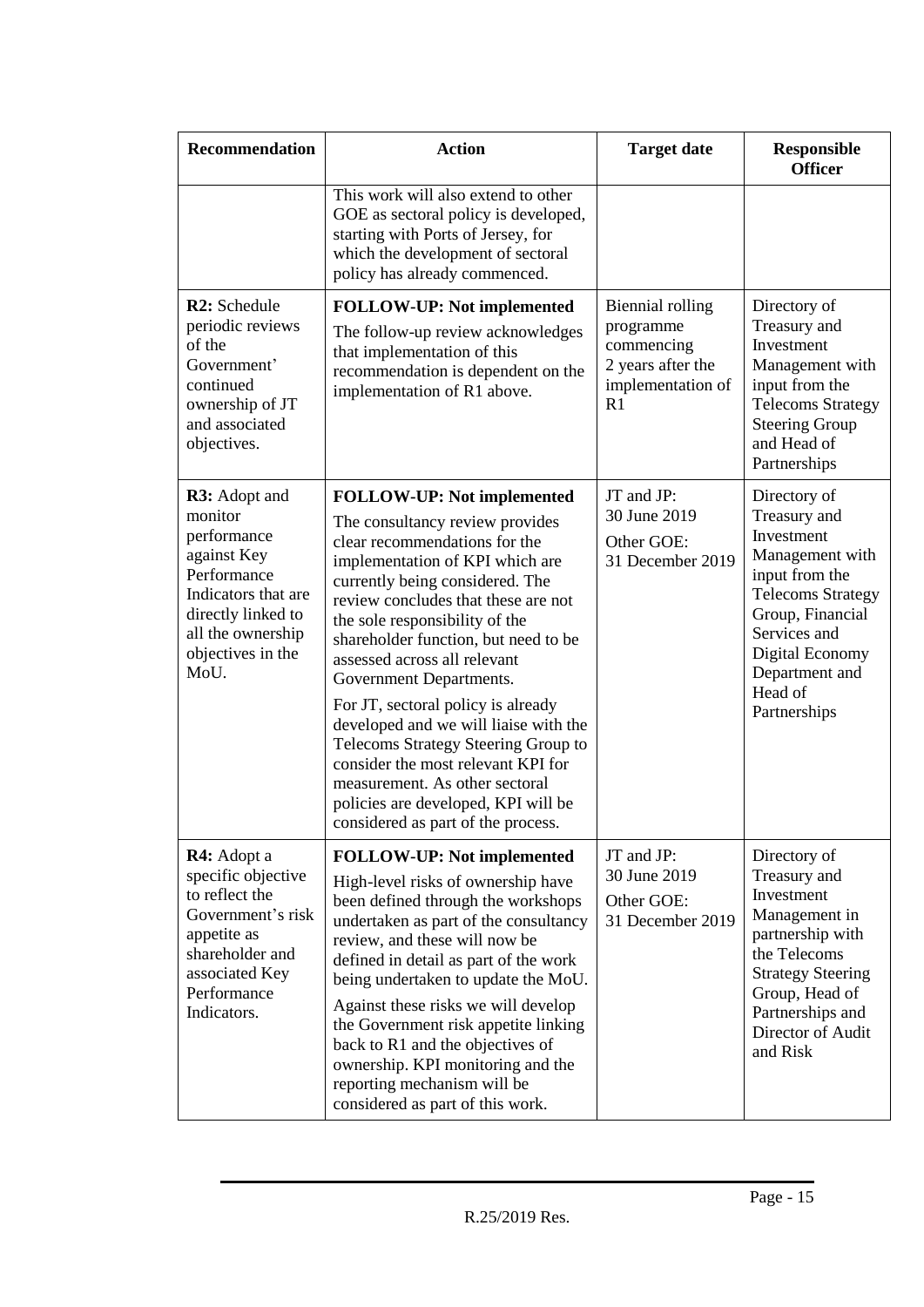| <b>Recommendation</b>                                                                                                                                                                                                    | <b>Action</b>                                                                                                                                                                                                                                                                                                                                                                                                                                                                                                                                                                               | <b>Target date</b>                                           | <b>Responsible</b><br><b>Officer</b>                                                                                                                                                                                   |
|--------------------------------------------------------------------------------------------------------------------------------------------------------------------------------------------------------------------------|---------------------------------------------------------------------------------------------------------------------------------------------------------------------------------------------------------------------------------------------------------------------------------------------------------------------------------------------------------------------------------------------------------------------------------------------------------------------------------------------------------------------------------------------------------------------------------------------|--------------------------------------------------------------|------------------------------------------------------------------------------------------------------------------------------------------------------------------------------------------------------------------------|
| R5: Reconsider<br>the resources<br>devoted to the<br>shareholder<br>function,<br>including in light<br>of the change in<br>the nature of JT's<br>business and the<br>increased risk to<br>the Government'<br>investment. | <b>FOLLOW-UP: Partially</b><br>implemented<br>Further additional resource has been<br>allocated to the shareholder function<br>as part of the new Treasury and<br>Exchequer structure.<br>We will continue to use outsourced<br>sector specific expertise when<br>required, as demonstrated recently<br>through the engagement of industry<br>specific expertise on the assessment<br>of construction projects.<br>As noted in the response to the<br>follow-up review R5 an assessment<br>of the resource allocated and impact<br>of the new Target Operating Model<br>will be undertaken. | 31 December 2019                                             | <b>Director General</b><br>of T&E along with<br>other appropriate<br><b>DGs</b>                                                                                                                                        |
| R6: Undertake a<br>thorough review<br>of the MoU.                                                                                                                                                                        | <b>FOLLOW-UP:</b> Not implemented<br>The consultancy review is now<br>complete and the final report has<br>been received. It makes<br>recommendations for the<br>implementation of a new MoU<br>which is a cross-Government<br>framework document. A new generic<br>MoU template and accompanying<br>framework document will be drafted<br>for implementation across all GOEs,<br>commencing with those which are<br>most historic, i.e. Jersey Telecom<br>and Jersey Post.                                                                                                                 | JT and JP:<br>30 June 2019<br>Other GOE:<br>31 December 2019 | Directory of<br>Treasury and<br>Investment<br>Management with<br>input from the<br><b>Telecoms Strategy</b><br>Steering Group,<br>Head of<br>Partnerships,<br>Director of Audit<br>and Risk and Law<br><b>Officers</b> |
| R7: Provide a<br>clearer definition<br>of proposed<br>transactions for<br>which consent is<br>required, taking<br>into account both<br>the size, context<br>and risk of the<br>proposed<br>transactions.                 | <b>FOLLOW-UP:</b> Not implemented<br>Included with the consultancy<br>review are recommendations in<br>relation to approval rights. These<br>recommendations are made in the<br>context of risk management, and<br>should be considered and adopted<br>where appropriate as part of the new<br>MoU.                                                                                                                                                                                                                                                                                         | 30 June 2019                                                 | Director of<br>Treasury and<br>Investment<br>Management with<br>the relevant policy<br>leads for each<br>GOE and the<br>Director of Risk<br>and Audit                                                                  |